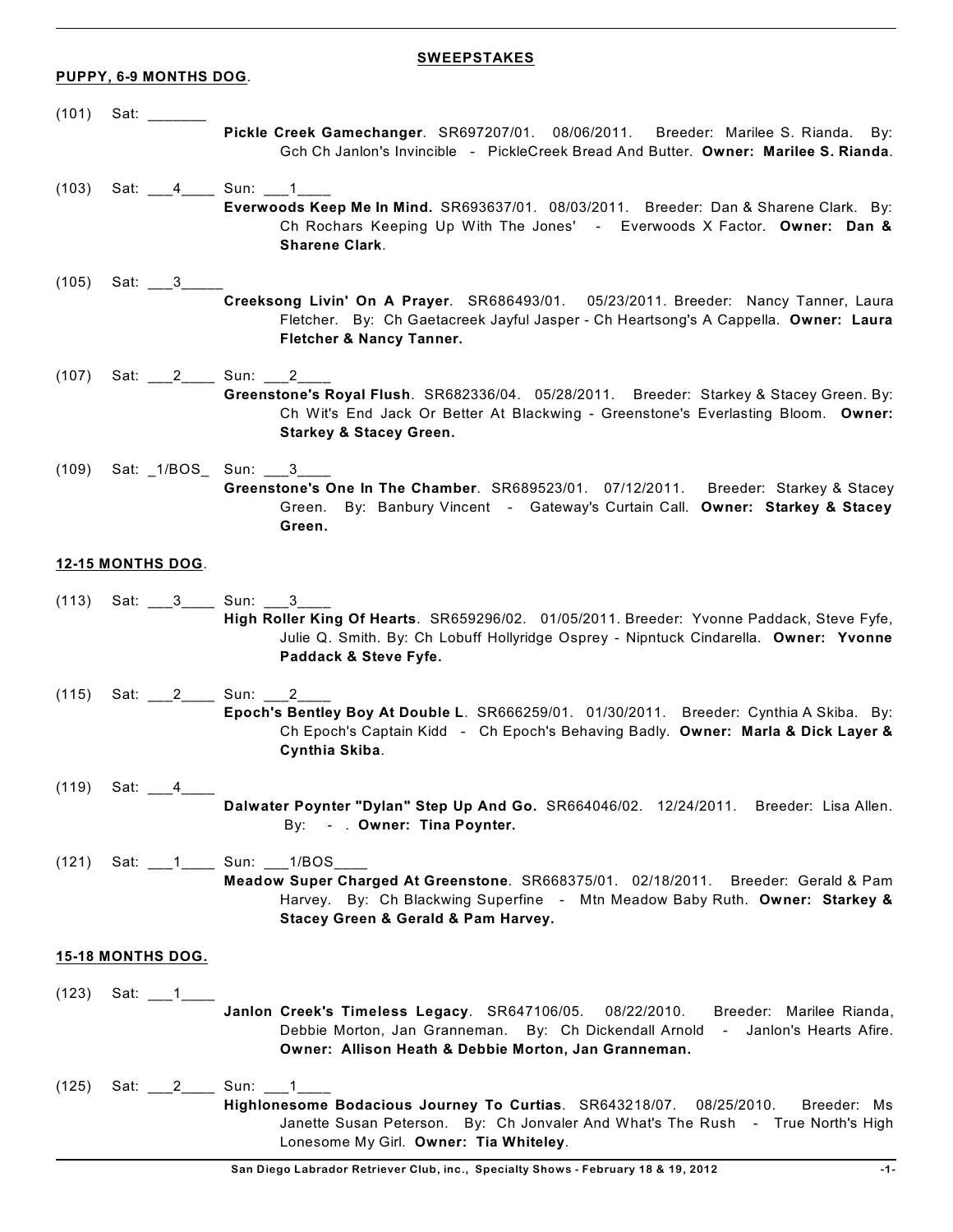## **PUPPY, 6-9 MONTHS BITCH**.

| (150)                     | Sat: $\frac{1}{\sqrt{1-\frac{1}{2}}\cdot\frac{1}{\sqrt{1-\frac{1}{2}}}}$                                                                                                                                                       | Sun: $3$<br>Saddlehill Stir It Up From Broyhill. SR690143/01. 07/08/2011. Breeder: B. Nowak, S.<br>Eberhardt, R. Besser. By: Ch Saddlehill Late Knight Scramble - Beshire Saddlebroyhill<br>Legacy. Owner: Susan Eberhardt & Kimberly Nowak.           |
|---------------------------|--------------------------------------------------------------------------------------------------------------------------------------------------------------------------------------------------------------------------------|--------------------------------------------------------------------------------------------------------------------------------------------------------------------------------------------------------------------------------------------------------|
| (152)                     | Sat: _______                                                                                                                                                                                                                   | Sun: AB<br>Top Gun's Impress Me Much. SR698893/01. 08/11/2011. Breeder: Victoria Ortiz. By: Gch<br>Ch Sure Shot Hyspire Impressive - Top Gun's Light As A Feather. Owner: Victoria & John<br>Ortiz.                                                    |
| (154)                     | Sat: 4 Sun: 4                                                                                                                                                                                                                  | Everwoods Leather & Lace. SR687310/01. 06/07/2011. Breeder: Dan & Sharene Clark. By:<br>Ch Lobuff Hollyridge Wizard Of Oz - Ch Everwoods Oulaw. Owner: Dan & Sharene<br>Clark.                                                                         |
| (156)                     | Sat: with the set of the set of the set of the set of the set of the set of the set of the set of the set of the set of the set of the set of the set of the set of the set of the set of the set of the set of the set of the | Sun: $\frac{1}{2}$<br>Belgold Spying For Diamonds. SR702455/02. 05/20/2011. Breeder: Nancy Talbott, Judy<br>Bachofner. By: Ch Riverlanes Token Republican - Grasslands Balck Pearl. Owner:<br><b>Cheryl Swift &amp; Nancy Talbott.</b>                 |
| (158)                     | Sat: will be a set of the set of the set of the set of the set of the set of the set of the set of the set of the set of the set of the set of the set of the set of the set of the set of the set of the set of the set of th | Sun: Sun: Sun<br>Crystal Bay Radiant Deity. SR691691/01. 06/30/2011. Breeder: Cathy Stanley. By: Ch<br>Rochars Keeping Up With The Jones' - Crystal Bay's Private Practice. Owner: Barbara<br>& Don McCormick.                                         |
| (160)                     |                                                                                                                                                                                                                                | Sat: 1 Sun: 1<br>Greenstone's Lady Luck. SR682336/02. 05/28/2011. Breeder: Starkey & Stacey Green. By:<br>Ch Wit's End Jack Or Better At Blackwing - Greenstone's Everlasting Bloom. Owner:<br><b>Starkey &amp; Stacey Green.</b>                      |
| (162)                     | Sat: will be a set of the set of the set of the set of the set of the set of the set of the set of the set of the set of the set of the set of the set of the set of the set of the set of the set of the set of the set of th | Sun: <b>Sun</b> : <b>Sun: 1999</b><br>Greenstone's Burlesque. SR682336/03. 05/28/2011. Breeder: Starkey & Stacey Green. By:<br>Ch Wit's End Jack Or Better At Blackwing - Greenstone's Everlasting Bloom. Owner:<br><b>Starkey &amp; Stacey Green.</b> |
| (164)                     | Sat: 3                                                                                                                                                                                                                         | Sun: Sun<br>Char-Dons Ms T's Mud Pi. SR691708/02. 07/13/2011. Breeder: Janet & DJ Schoonover, Terry<br>McFadden. By: Fawnhaven's Double Shot, RN, JH - Char-Don Hide And Seek.<br>Owner: Janet & DJ Schoonover & Terry McFadden.                       |
| (166)                     | Sat: $\frac{2}{1}$                                                                                                                                                                                                             | Sun:<br>2<br>Fiona. FCML0206-B.<br>[ MEX ].  07/07/2011.<br>Breeder: Juan Carbonell. By: Tabatha's<br>Glaceridge Briar - Flyer Dasher. Owner: Juan Carbonell.                                                                                          |
| PUPPY, 9-12 MONTHS BITCH. |                                                                                                                                                                                                                                |                                                                                                                                                                                                                                                        |
| (168)                     | Sat: 1 _______ Sun: 1                                                                                                                                                                                                          | ClearCreek BonaVenture Caribbean Summer At Big Pine. SR681844/08.<br>04/20/2011.<br>Breeder: Elizabeth Martin, Tom & Gail Shearer. By: Hollyridge Lobuff Taylor Made -<br>BonaVenture Windfall Glory. Owner: Angel Berrios.                            |
| (170)                     |                                                                                                                                                                                                                                | Sun:<br>2<br>Sounder's I Gotta Feeling. SR675934/03. 02/26/2011. Breeder: Jim Pierce, Janice Pierce.<br>By: Ch Sounder's Slate Of Cedarbrook - Sounder's Dara Blu. Owner: Cathy Banks.                                                                 |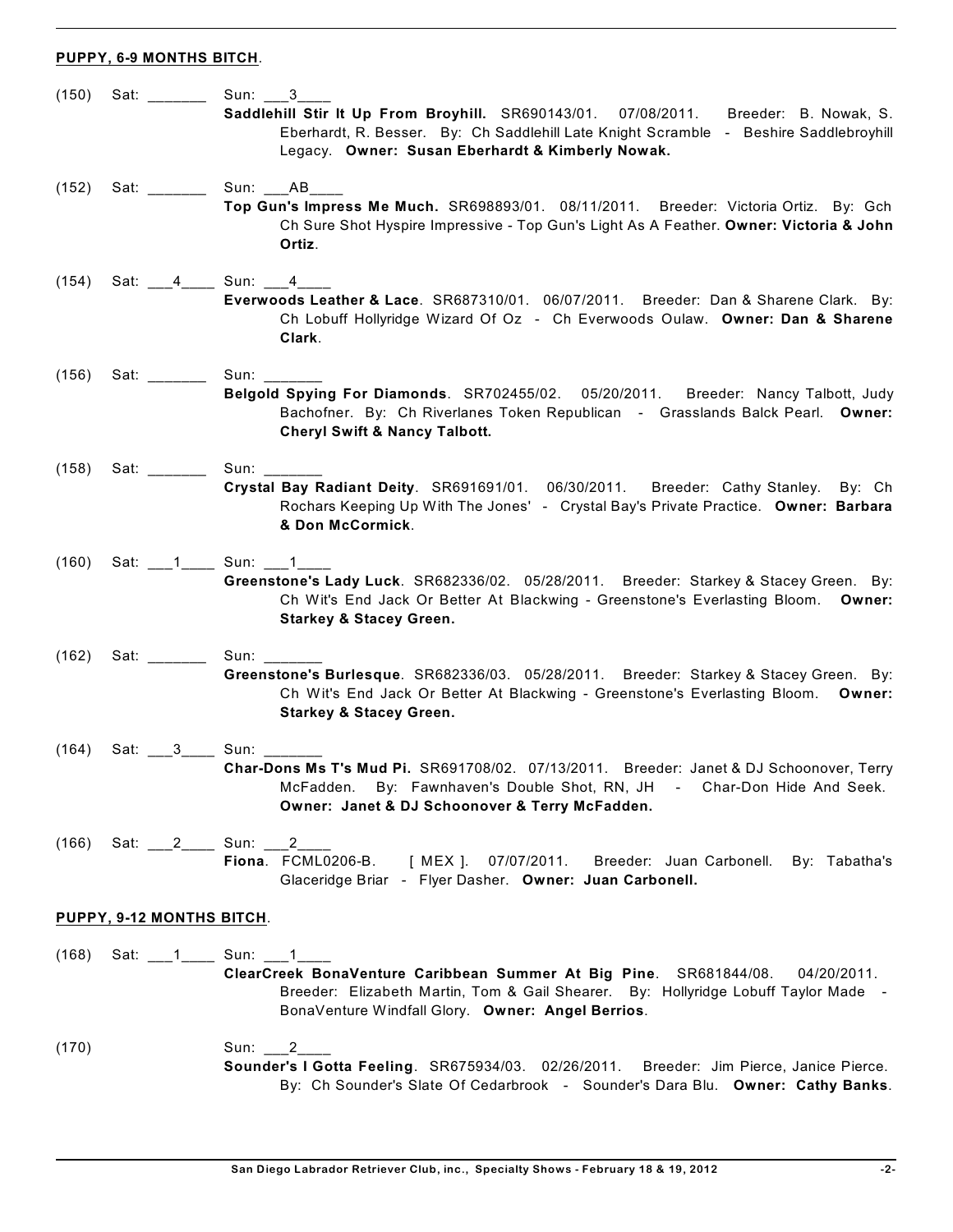|       |                                                                                                                                                                                                                                | (172) Sat: ___AB__ Sun: ___AB_<br>All In. FCMN8419-B. [MEX]. 03/16/2011. Breeder: Juan Carbonell. By: Hyspire Texas<br>Hold'em - Tabatha's Belquest Esteem. Owner: Juan Carbonell.                                                                                               |
|-------|--------------------------------------------------------------------------------------------------------------------------------------------------------------------------------------------------------------------------------|----------------------------------------------------------------------------------------------------------------------------------------------------------------------------------------------------------------------------------------------------------------------------------|
|       | <b>12-15 MONTHS BITCH.</b>                                                                                                                                                                                                     |                                                                                                                                                                                                                                                                                  |
| (174) |                                                                                                                                                                                                                                | Sat: 4______ Sun: 1_____ 4______<br>High Roller Diva Las Vegas. SR659296/04. 01/05/2011. Breeder: Yvonne Paddack, Steve<br>Fyfe, Julie Q. Smith. By: Ch Lobuff Hollyridge Osprey - Nipntuck Cindarella. Owner:<br>Yvonne Paddack & Steve Fyfe.                                   |
| (176) |                                                                                                                                                                                                                                | Sat: 2 Sun: 3<br>Caerleons One Of The Boys. SR660753/01. 01/11/2011. Breeder: Janet Peters, Ron Sauls.<br>By: Ch Nipntuck Hyspire Unforgettable - Talimar's Too Hot To Handle At Caerleon.<br>Owner: Janet Peters & Ron Sauls.                                                   |
| (178) | Sat: _______                                                                                                                                                                                                                   | Everwoods Limited Edition At Country Manor. SR671824/01. 01/29/2011. Breeder: Dan &<br>Sharene Clark, Rod & Susan Merrill. By: Hollyridge Lobuff Taylor Made - Everwoods<br>Dot Com At Country Manor. Owner: Rod & Susan Merrill.                                                |
| (180) |                                                                                                                                                                                                                                | Sat: ____AB___ Sun: _____<br>Everwood's Samicita Bonita Mamacita. SR659619/01. 12/04/2010.<br>Breeder: Dawn<br>Menchaca, Dan & Sharene Clark. By: Ch Rochars Keeping Up With The Jones -<br>Everwood's Eloquent Girl At Rushmore. Owner: Dawn Menchaca & Dan & Sharene<br>Clark. |
| (182) |                                                                                                                                                                                                                                | Sat: ___3____ Sun: ___2____<br>Lawsons Bombshell. SR667302/01. 02/05/2011. Breeder: Shawna Lawson. By: Ch Lawsons<br>Rush In - Sophisticated. Owner: Shawna & Jason Lawson.                                                                                                      |
| (184) |                                                                                                                                                                                                                                | Sat: ___1/BS_ Sun: ___1/BS_<br>Everwoods One Bad Apple. SR661572/01. 12/28/2010. Breeder: Dan & Sharene Clark, Trudy<br>Rose. By: Hollyridge Lobuff Taylor Made - Talimar's Tattle Tale. Owner: Dan & Sharene<br>Clark.                                                          |
| (188) | Sat: ________                                                                                                                                                                                                                  | Sun: $\frac{1}{\sqrt{1-\frac{1}{2}}\cdot\frac{1}{2}}$<br>Amberlane's Sands Of Time. SR665714/01. 01/12/2011. Breeder: Gary Lane. By: Ch Wit's<br>End Jacks Or Better - Blackrivers Footrint In Snow. Owner: Gary Lane.                                                           |
| (224) | Sat: will be a set of the set of the set of the set of the set of the set of the set of the set of the set of the set of the set of the set of the set of the set of the set of the set of the set of the set of the set of th | Amberlane's Angelia. SR665886/02. 12/17/2010. Breeder: Gary Lane. By: Ch Figero Dafoz<br>Herbu Zadora - Amberlane's Moonlight Serenade. Owner: Gary Lane.                                                                                                                        |
| (262) | Sat: _______                                                                                                                                                                                                                   | Sun:<br>Amberlane's Angelina. SR665886/01. 12/17/2010. Breeder: Gary Lane. By: Ch Figero Dafoz<br>Herbu Zadora - Amberlane's Moonlight Serenade. Owner: Gary Lane.                                                                                                               |
|       | <b>15-18 MONTHS BITCH.</b>                                                                                                                                                                                                     |                                                                                                                                                                                                                                                                                  |
| (186) |                                                                                                                                                                                                                                | Sat: _____ AB_____ Sun: _____ AB_<br>Northstars Ripple In Still Water @ Candyview. SR655147/02. 11/16/2010.<br>Breeder: Juan<br>Martinez. By: Ch Sounder's Slate Of Cedarbrook - Ch Jaycourt Attractive Star. Owner:<br>Laura Dickenson & Morgan Dickenson.                      |
| (192) | Sat: $\frac{1}{2}$                                                                                                                                                                                                             | Sun: Sun: Sun<br>Saddlehill's Sweet Taste Of Sambuca. SR642260/02. 09/19/2010. Breeder: S. Eberhardt, Lisa<br>Kates. By: Saddlehill King Of The Mountain - Saddlehill May B Too Much Bristol Cream.<br><b>Owner: Cathy Pavley.</b>                                               |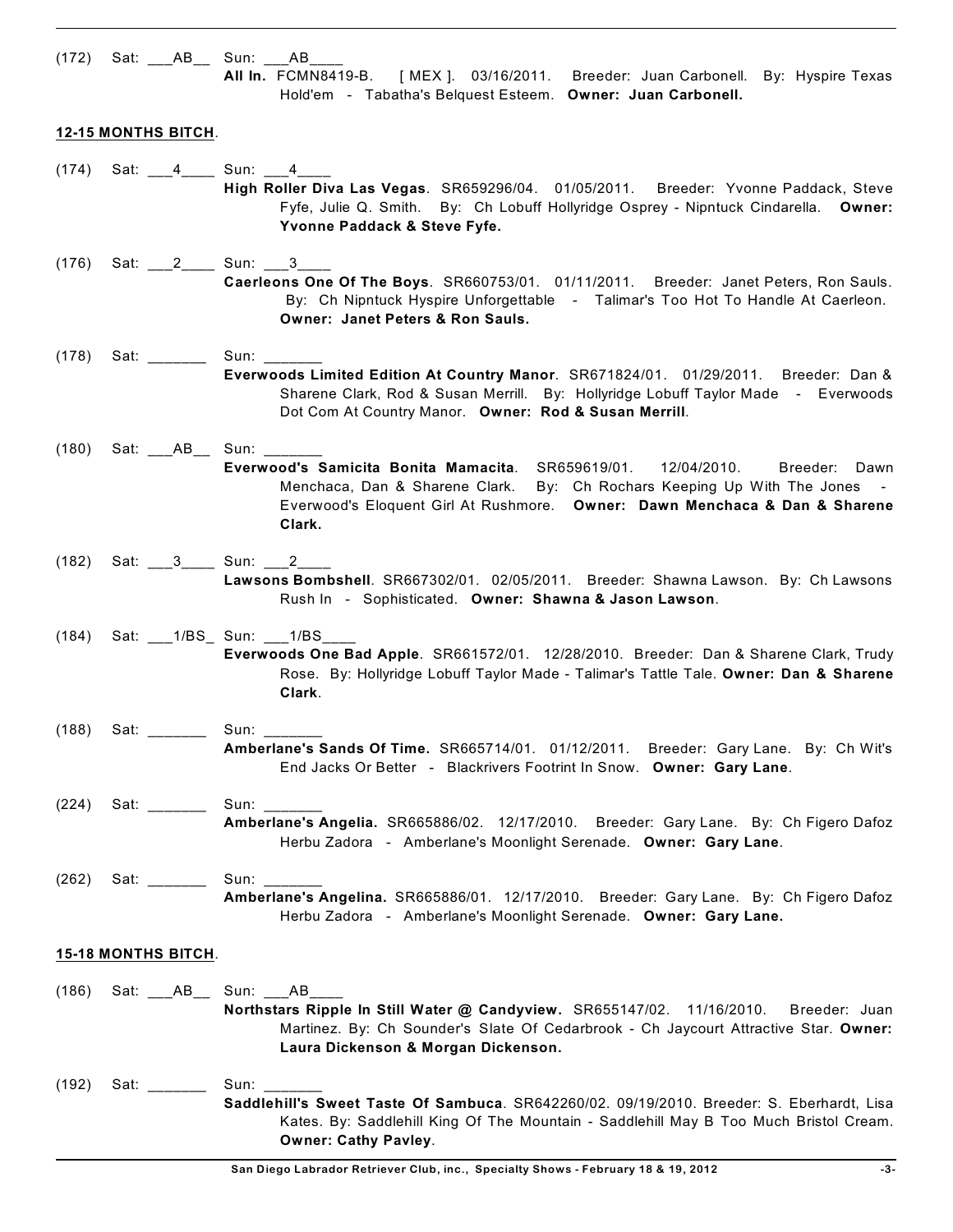| (194) |                                                                                                                                                                                                                                | Sat: 2 Sun: 4                                                                                                                                                                                           |
|-------|--------------------------------------------------------------------------------------------------------------------------------------------------------------------------------------------------------------------------------|---------------------------------------------------------------------------------------------------------------------------------------------------------------------------------------------------------|
|       |                                                                                                                                                                                                                                | Heartsong Creek Equinox. SR648749/01. 09/22/2010. Breeder: Nancy Tanner, Laura Fletcher.<br>By: Ch Nipntuck Hyspire Unforgettable - Ch Heartsong's A Cappella. Owner: Nancy<br>Tanner & Laura Fletcher. |
| (196) | Sat: ____                                                                                                                                                                                                                      | Autumn Rains Big Red Number One. SR653424/07. 10/22/2010. Breeder: Richard & Virginia                                                                                                                   |
|       |                                                                                                                                                                                                                                | Winter. By: Bentwood's Coal Miner - Bentwood's Charlie's Angel. Owner: Richard<br>& Virginia Winter.                                                                                                    |
| (198) | Sat: with the set of the set of the set of the set of the set of the set of the set of the set of the set of the set of the set of the set of the set of the set of the set of the set of the set of the set of the set of the | Sun:<br>Sweetwater's Drama Queen. SR646259/03. 10/02/2010. Breeder: Robin McBain, L. Tracy                                                                                                              |
|       |                                                                                                                                                                                                                                | Paz, Marsha Layhew. By: Ch Elhid's Average Joe - Sweetwater Full Circle. Owner:<br>Robin C. McBain.                                                                                                     |
| (200) | Sat: with the same of the same of the same of the same of the same of the same of the same of the same of the same of the same of the same of the same of the same of the same of the same of the same of the same of the same | Sun: $3$<br>Highlonesome's Idaho Rainbow. SR643218/06. 08/25/2010. Breeder: Janete Peterson. By:                                                                                                        |
|       |                                                                                                                                                                                                                                | Jonvaler's And What's The Rush - TrueNorth's HighLonesome WY Girl.<br>Owner:<br><b>Janette Peterson.</b>                                                                                                |
| (202) |                                                                                                                                                                                                                                | Sat: 4 Sun: 1<br>Belquest Princess Maya. SR645621/03. 10/10/2010. Breeder: Vicky Kramer.<br>By:                                                                                                         |
|       |                                                                                                                                                                                                                                | Summerline Call Of Duty - Belquest Lovely Lady Lumps. Owner: Juan Carbonell.                                                                                                                            |
| (204) | Sat: where the state of the state of the state of the state of the state of the state of the state of the state of the state of the state of the state of the state of the state of the state of the state of the state of the | Sun: 2<br>Northstar Highroller Gem. SR655147/03. 11/15/2010. Breeder: Juan Martinez, Bonnie DeMille.                                                                                                    |
|       |                                                                                                                                                                                                                                | By: Ch Sounders Slate Of Cedarbrook - Ch Jayncourt Attractive Star. Owner: Yvonne<br>Paddack & Steve Fyfe.                                                                                              |
| (216) | Sat: 1                                                                                                                                                                                                                         | Drycreeks Cadillac Boogie. SR651457/06. 11/10/2010. Breeder: Laura Fletcher, Ryan                                                                                                                       |
|       |                                                                                                                                                                                                                                | Leveque. By: Ch Raintree Slippery When Wet, JH - Pickle Creek Sureshot Mya.<br><b>Owner: Laura Fletcher.</b>                                                                                            |
| (222) | Sat: 3                                                                                                                                                                                                                         | Janlon Creek's Perpetual Bliss. SR647106/02. 08/22/2010. Breeder: Marilee Rianda, Debbie                                                                                                                |
|       |                                                                                                                                                                                                                                | Morton, Janis Granneman. By: Ch Dickendall Arnold - Janlon's Hearts Afire. Owner:<br>Laura Fletcher, Marilee Riandam & Debbie Morton.                                                                   |
|       |                                                                                                                                                                                                                                | <b>VETERAN SWEEPSTAKES</b>                                                                                                                                                                              |
|       | 7-9 YEARS BITCH.                                                                                                                                                                                                               |                                                                                                                                                                                                         |

### (268) Sat: \_\_1/BVS\_ Sun: \_\_\_2\_\_\_\_ **Sher-Mi Imagine It's All About Me.** SR063798/07. 03/13/2003. Breeder: Jo-Anne Jace, S. Anderson. By: Ch Dickendall Davaron Gable - Ch Sher-Mi Imagine A Perfect Ten. **Owner: Jo-Anne Jace**.

(282) Sat: \_\_\_2\_\_\_\_ Sun: \_\_\_1\_\_\_\_ **Ruxlands Funny Girl Sophie**. SR073145/07. 04/28/2003. Breeder: Jamie D. Rucker. By: Ch Decoys Shake-Rattle-N-Roll - Ruxdlands Exquisite Delight. **Owner: Jamie Rucker**.

## **9-11 YEARS BITCH**.

(270) Sun: \_\_\_1/BVS\_\_\_\_ **Withara's Maygan**. SR064263/01. 06/29/2002. Breeder: Marie Louise Van Haerma-De With. By: Mallorn's Aldebaran - Withara's Valescas Maygan. **Owner: Susan Eberhardt & Robert Besser.**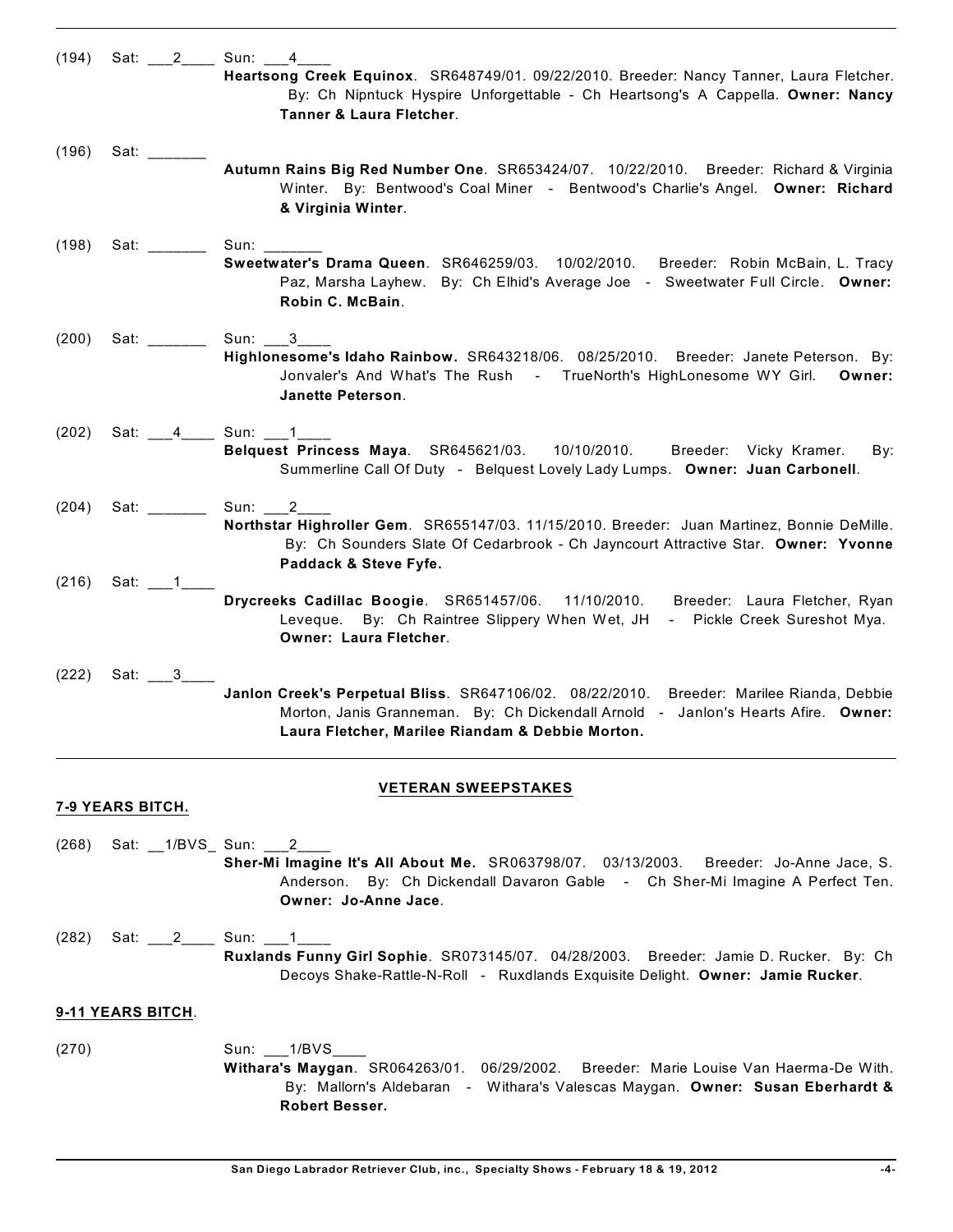#### **PUPPY, 6-9 MONTHS DOG**.

#### **DOG CLASSES**

- 101 Sat: 4 Sun: AB **Pickle Creek Gamechanger**. SR697207/01. 08/06/2011. Breeder: Marilee S. Rianda. By: Gch Ch Janlon's Invincible - PickleCreek Bread And Butter. **Owner: Marilee S. Rianda.**
- 103 Sat: 2\_\_\_\_\_ Sun: 103 **Everwoods Keep Me In Mind.** SR693637/01. 08/03/2011. Breeder: Dan & Sharene Clark. By: Ch Rochars Keeping Up With The Jones' - Everwoods X Factor. **Owner: Dan & Sharene Clark**.
- 105 Sat:  $1/BP/B12-18$  Sun: 2 **Creeksong Livin' On A Prayer**. SR686493/01. 05/23/2011. Breeder: Nancy Tanner, Laura Fletcher. By: Ch Gaetacreek Jayful Jasper - Ch Heartsong's A Cappella. **Owner: Laura Fletcher, Nancy Tanner**
- 107 Sat: \_\_\_\_\_\_\_\_ Sun: \_\_\_3\_ **Greenstone's Royal Flush.** SR682336/04. 05/28/2011. Breeder: Starkey & Stacey Green. By: Ch Wit's End Jack Or Better At Blackwing - Greenstone's Everlasting Bloom. **Owner: Starkey & Stacey Green.**
- 109 Sat: \_\_\_3\_\_\_\_ Sun: \_\_\_1/RWD/BP\_ **Greenstone's One In The Chamber**. SR689523/01. 07/12/2011. Breeder: Starkey & Stacey Green. By: Banbury Vincent - Gateway's Curtain Call. **Owner: Starkey & Stacey Green.**

#### **PUPPY, 9-12 MONTHS DOG**.

111 Sat: \_\_\_\_AB\_\_\_\_ Sun: \_\_\_\_AB\_\_\_ **Winston Churchill's Ronald Reagan**. SR676807/04. 03/18/2011. Breeder: Alan & Janice Tavener. By: Ch Dovetails Priority, JH - Thunder's Irish Shelby. **Owner: Rose Corona.**

### **12-15 MONTHS DOG**.

- 113 Sat: 2\_\_\_\_\_ Sun: 3\_\_\_ **High Roller King Of Hearts**. SR659296/02. 01/05/2011. Breeder: Yvonne Paddack, Steve Fyfe, Julie Q. Smith. By: Ch Lobuff Hollyridge Osprey - Nipntuck Cindarella. **Owner: Yvonne Paddack & Steve Fyfe.**
- 115 Sat: 3 Sun: 2 **Epoch's Bentley Boy At Double L**. SR666259/01. 01/30/2011. Breeder: Cynthia A Skiba. By: Ch Epoch's Captain Kidd - Ch Epoch's Behaving Badly. **Owner: Marla & Dick Layer & Cynthia Skiba**.
- 117 Sat: \_\_\_AB\_\_ Sun: \_\_\_AB\_\_\_\_ **Journeymans Two By Four**. SR655324/03. 12/22/2010. Breeder: Sue Vose, Terri Boyle. By: Ch Thornwood's Resolution - Venture-Deltadawn Hoot-N-Annie. **Owner: Debra Quast & Sue Vose**.
- 119 Sat:  $-4$  **Dalwater Poynter "Dylan" Step Up And Go.** SR664046/02. 12/24/2011. Breeder: Lisa Allen. By: - . **Owner: Tina Poynter.**
- 121 Sat: 11 Sun: 1 **Meadow Super Charged At Greenstone**. SR668375/01. 02/18/2011. Breeder: Gerald & Pam Harvey. By: Ch Blackwing Superfine - Mtn Meadow Baby Ruth. **Owner: Starkey & Stacey Green & Gerald & Pam Harvey.**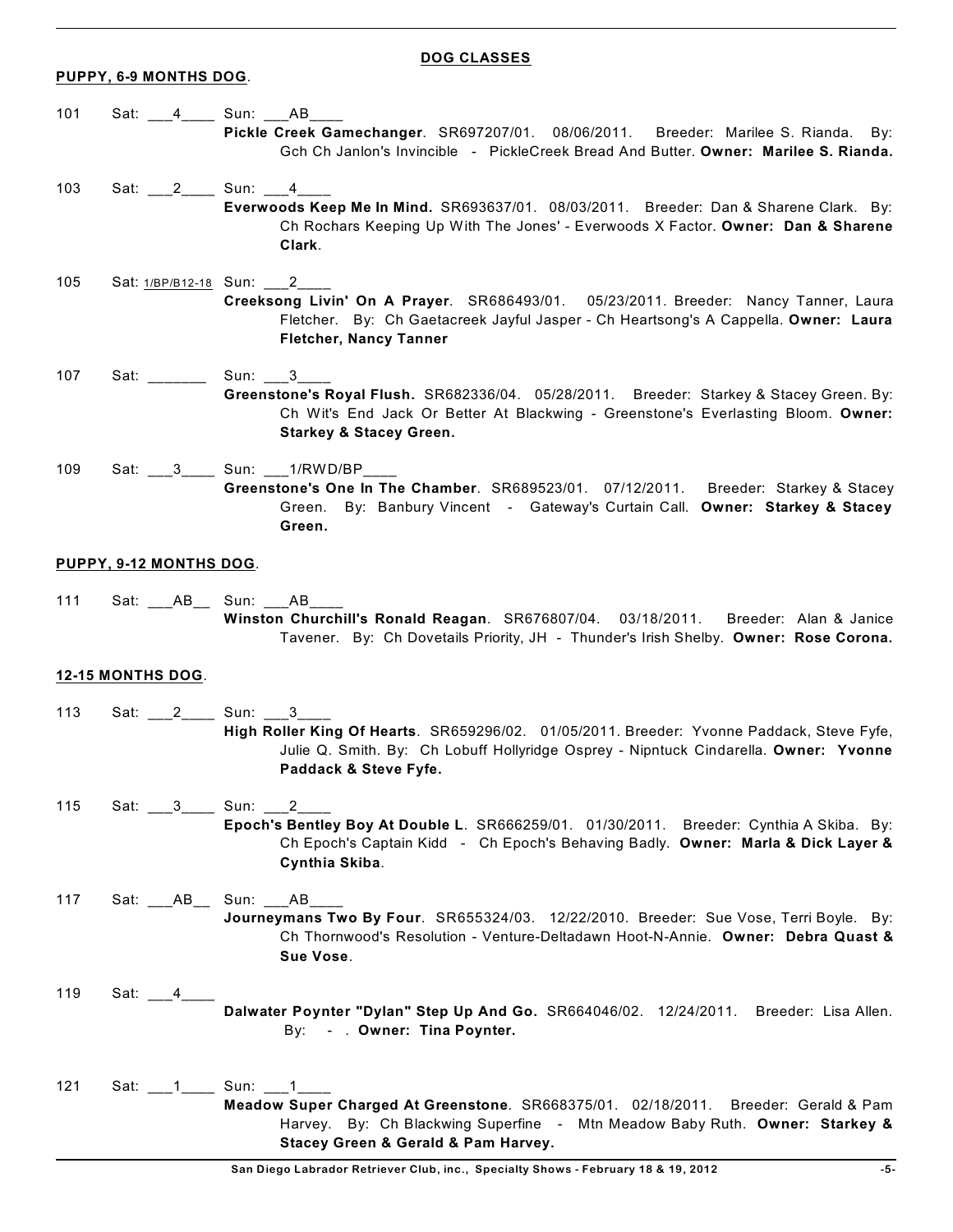## **15-18 MONTHS DOG**.

| 123 | Sat: $\_1$                    | Janlon Creek's Timeless Legacy. SR647106/05. 08/22/2010.<br>Breeder: Marilee Rianda,<br>Debbie Morton, Jan Granneman. By: Ch Dickendall Arnold - Janlon's Hearts Afire.<br>Owner: Allison Heath & Debbie Morton, Jan Granneman. |
|-----|-------------------------------|---------------------------------------------------------------------------------------------------------------------------------------------------------------------------------------------------------------------------------|
| 125 | Sat: 2 Sun: 1                 | Highlonesome Bodacious Journey To Curtias. SR643218/07. 08/25/2010. Breeder: Ms Janette<br>Susan Peterson. By: Ch Jonvaler And What's The Rush - True North's High Lonesome My<br>Girl. Owner: Tia Whiteley.                    |
|     | <b>AMATEUR OWNER DOG.</b>     |                                                                                                                                                                                                                                 |
| 127 |                               | Diablo. FCMN5363-A. [MEX]. 07/10/2010. Breeder: Juan Carbonell. By: Nipntuck Hyspire<br>Unforgettable - Tabatha's Comfy. Owner: Juan Carbonell.                                                                                 |
|     | <b>BRED-BY EXHIBITOR DOG.</b> |                                                                                                                                                                                                                                 |
| 129 | Sat: AB                       | Broyhill Winchester Magnum. SR628544/03. 05/04/2010. Breeder: Barbara Nowak & Kimberly<br>Nowak. By: Belgairn Troubleson - Ch Ghoststone Wonderful Me. Owner: Barbara &<br>Kimberly Nowak & Chris & jennifer Brinker.           |
| 131 | Sat: 2 Sun: 3                 | Rycroft Dalwater Black Moon. SR627357/01. 04/13/2010. Breeder: Dianne Mullikin, Lisa Allen.<br>By: Ch Figero DaFoz Herbu Zadora - Kenya's Blue Moon Over Rycroft. Owner: Dianne<br>Mullikin.                                    |
| 133 | Sat: 3 Sun: 2                 | Heartsong's Easy Going Guy. SR614290/12. 2/15/2010. Breeder: Nancy Tanner, Tania<br>Brodowski. By: Ch Sure Shot Hyspire Impressive, WC - Heartsong's I Get Around. Owner:<br>Pamela C Ables & Nancy Tanner.                     |
| 135 |                               | Lab Creations Cool Guy. SR656224/02. 08/16/2010. Breeder: Rae S Chang. By: Gch Ch<br>Sure Shot Hyspire Impressive - Gch Ch Sgf-2b Of Lab Space. Owner: Rae-S Chang.                                                             |
|     | <b>OPEN, BLACK DOG.</b>       |                                                                                                                                                                                                                                 |
| 137 | Sat: ____AB___ Sun: ____AB_   | Summer Storm BQ, TY. RGSPZ0900168. [ ]. 05/22/2009. Breeder: Roberto Rodrigues<br>By: Sunset Lubberline Barque - Southernwind Taina. Owner: Roberto<br>Junior.<br>Rodrigues.                                                    |
| 139 | Sat: ____AB___ Sun: ____AB_   | Annual's Texas Ranger. SR701931/01. 07/02/2009. Breeder: Lena Wiberg-Johansson. By:<br>Annual's Trendsetter - Annual's Navy Girl. Owner: Elizabeth Martin & Sonia Czajor.                                                       |
| 141 | Sat: 3 _______ Sun: 2         | Lab-Creations Super Talent. SR656224/06. 08/16/2010. Breeder: Rae S Chang. By: Gch<br>Ch SureShot HySpire Impressive - Gch Ch Sgf-2b Of Lab Space. Owner: Rae S Chang.                                                          |
| 143 |                               | Sat: _2/RWD_ Sun: ___1/WD/BW_<br>Wolf's Hunter Ely Solon. FCMM5081. [MEX]. 05/29/2007. Breeder: Roberto Rodriques. By:<br>Preton Zyban - Maya B Of Buddyland. Owner: Juan Carbonell & Roberto Rodrigues.                        |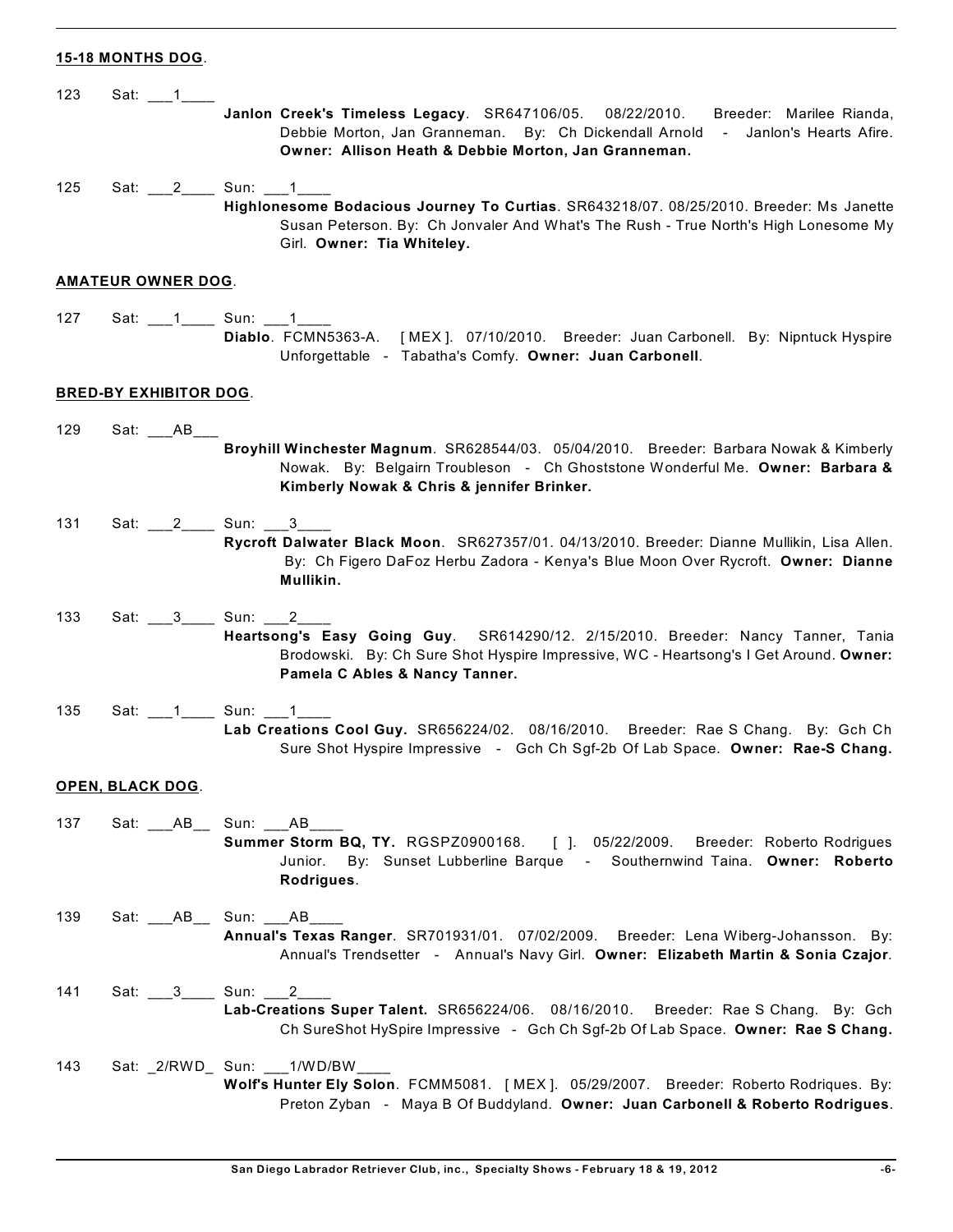291 Sat: 1/WD/BOW Sun: \_\_\_3\_ **Iragorri's Blue Ox.** SR601534/02. 12/25/2009. Breeder: Marco Iragorri. By: Ch Trinity's Moses - Tabatha's Comfy. **Owner: Juan Carbonell. OPEN, CHOCOLATE DOG.** 145 Sat: 1 \_\_\_ 1 \_\_\_\_\_ Sun: 1 \_\_\_ 1 **Chablais Stormy Aftermath.** SR443438/01. 01/26/2007. Breeder: Jean Louis Blais, Madeleine Charest. By: Gch Big Skys Stone Kutter - Ch Chablais Delmorme Ziggy. **Owner: Tricia Kauhn. Agent: Dianne Mullikin. OPEN, YELLOW DOG**. 147 Sat: 1\_\_\_1\_\_\_\_ Sun: 1\_\_1\_\_ **Stonecreek's The Alchemyst.** SR520784/01. 09/05/2008. Breeder: Kim Flowers. By: Oakridge Tycoon - Stonecreek's English Trifle. **Owner: Kim Flowers.** 149 Sat: \_\_\_AB\_\_ Sun: \_\_\_AB\_ **Springwood's Special Reserve**. SR529622/01. 09/19/2008. Breeder: Jullian Springs. By: Ch Springwood's Sir Winston - Springwood's A Matter Of Fact. **Owner: Jillian Springs. BITCH CLASSES PUPPY, 6-9 MONTHS BITCH**. 150 Sat: \_1/BOP\_ Sun: \_\_\_3\_\_\_\_ **Saddlehill Stir It Up From Broyhill**. SR690143/01. 07/08/2011. Breeder: B. Nowak, S. Eberhardt, R. Besser. By: Ch Saddlehill Late Knight Scramble - Beshire Saddlebroyhill Legacy. **Owner: Susan Eberhardt & Kimberly Nowak.** 152 Sat: \_\_\_\_\_\_\_\_ Sun: \_\_\_AB\_ **Top Gun's Impress Me Much**. SR698893/01. 08/11/2011. Breeder: Victoria Ortiz. By: Gch Ch Sure Shot Hyspire Impressive - Top Gun's Light As A Feather. **Owner: Victoria & John Ortiz**. 154 Sat: \_\_\_\_\_\_\_\_ Sun: \_ **Everwoods Leather & Lace**. SR687310/01. 06/07/2011. Breeder: Dan & Sharene Clark. By: Ch Lobuff Hollyridge Wizard Of Oz - Ch Everwoods Outlaw. **Owner: Dan & Sharene Clark**. 156 Sat: \_\_\_4\_\_\_\_ Sun: \_\_\_4\_\_ **Belgold Spying For Diamonds**. SR702455/02. 05/20/2011. Breeder: Nancy Talbott, Judy Bachofner. By: Ch Riverlanes Token Republican - Grasslands Balck Pearl. **Owner: Cheryl Swift & Nancy Talbott**. 158 Sat: \_\_\_\_\_\_\_\_ Sun: **Crystal Bay Radiant Deity.** SR691691/01. 06/30/2011. Breeder: Cathy Stanley. By: Ch Rochars Keeping Up With The Jones' - Crystal Bay's Private Practice. **Owner: Barbara & Don McCormick**. 160 Sat: \_\_\_\_\_\_\_\_\_ Sun: \_\_\_1/RWB/BOP **Greenstone's Lady Luck**. SR682336/02. 05/28/2011. Breeder: Starkey & Stacey Green. By: Ch Wit's End Jack Or Better At Blackwing - Greenstone's Everlasting Bloom. **Owner: Starkey & Stacey Green**. 162 Sat: \_\_\_\_\_\_\_\_ Sun: 2 **Greenstone's Burlesque**. SR682336/03. 05/28/2011. Breeder: Starkey & Stacey Green. By: Ch Wit's End Jack Or Better At Blackwing - Greenstone's Everlasting Bloom. **Owner:**

**Starkey & Stacey Green**.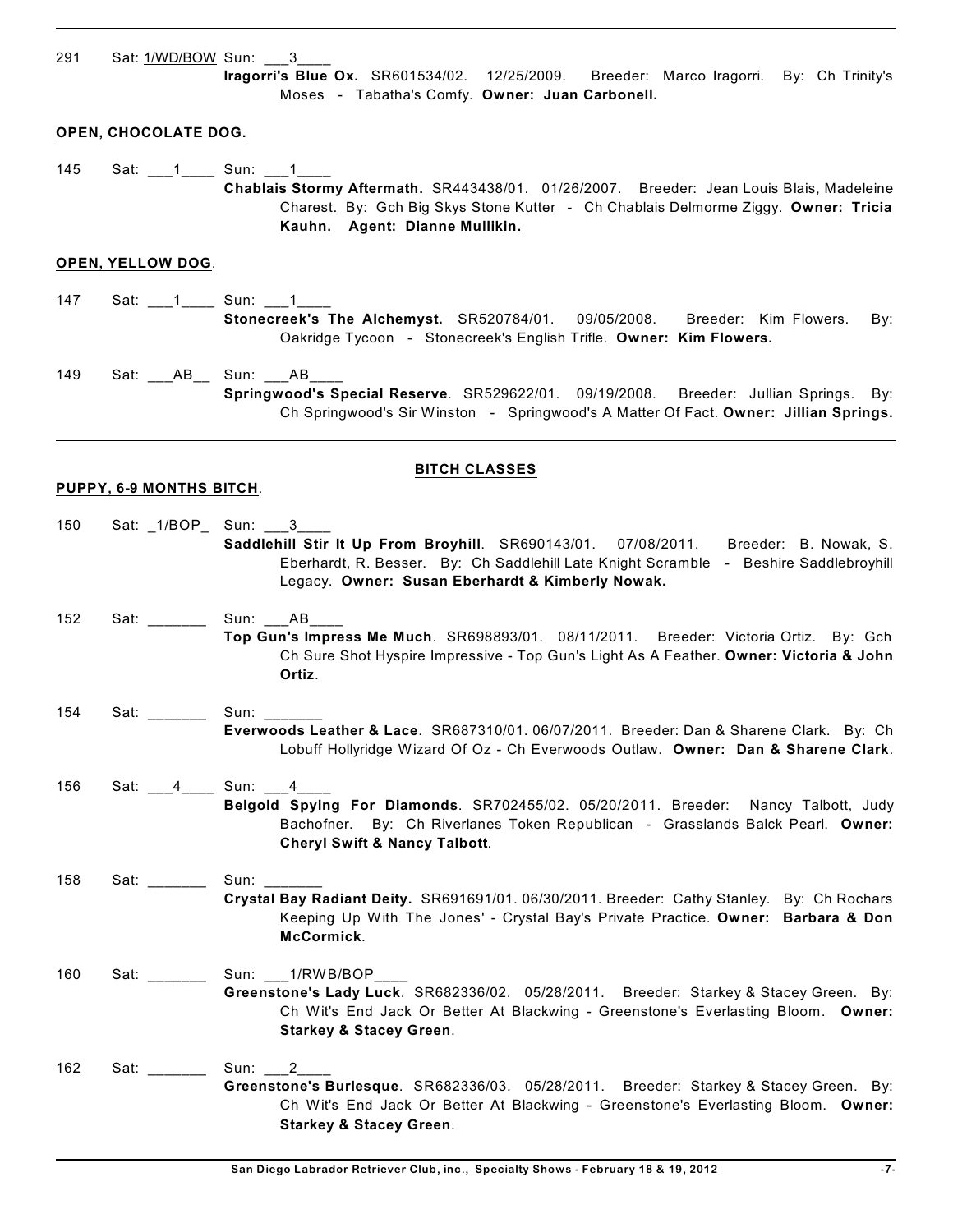| 164 |                                                                          | Sat: 2 Sun:                                                                                                                                                                                                                                                                               |
|-----|--------------------------------------------------------------------------|-------------------------------------------------------------------------------------------------------------------------------------------------------------------------------------------------------------------------------------------------------------------------------------------|
|     |                                                                          | Char-Dons Ms T's Mud Pi. SR691708/02. 07/13/2011. Breeder: Janet & DJ Schoonover, Terry<br>McFadden. By: Fawnhaven's Double Shot, RN, JH - Char-Don Hide And Seek. Owner:<br>Janet & DJ Schoonover & Terry McFadden.                                                                      |
| 166 |                                                                          | Sat: 3 Sun: 3<br>Fiona. FCML0206-B. [MEX ]. 07/07/2011. Breeder: Juan Carbonell. By: Tabatha's<br>Glaceridge Briar - Flyer Dasher. Owner: Juan Carbonell.                                                                                                                                 |
|     | PUPPY, 9-12 MONTHS BITCH.                                                |                                                                                                                                                                                                                                                                                           |
| 168 |                                                                          | Sat: 2________ Sun: 1____1___<br>ClearCreek BonaVenture Caribbean Summer At Big Pine. SR681844/08. 04/20/2011.<br>Breeder: Elizabeth Martin, Tom & Gail Shearer. By: Hollyridge Lobuff Taylor Made -<br>BonaVenture Windfall Glory. Owner: Angel Berrios.                                 |
| 170 |                                                                          | Sounder's I Gotta Feeling. SR675934/03. 02/26/2011. Breeder: Jim Pierce, Janice Pierce.<br>By: Ch Sounder's Slate Of Cedarbrook - Sounder's Dara Blu. Owner: Cathy Banks.                                                                                                                 |
| 172 |                                                                          | Sat: _____ AB_____ Sun: ____ AB_____<br>All In. FCMN8419-B. [MEX ]. 03/16/2011. Breeder: Juan Carbonell. By: Hyspire Texas<br>Hold'em - Tabatha's Belquest Esteem. Owner: Juan Carbonell.                                                                                                 |
|     | <b>12-15 MONTHS BITCH.</b>                                               |                                                                                                                                                                                                                                                                                           |
| 174 |                                                                          | Sat: 2 ______ Sun: ______<br>High Roller Diva Las Vegas. SR659296/04. 01/05/2011. Breeder: Yvonne Paddack, Steve Fyfe,<br>Julie Q. Smith. By: Ch Lobuff Hollyridge Osprey - Nipntuck Cindarella. Owner: Yvonne<br>Paddack & Steve Fyfe.                                                   |
| 176 |                                                                          | Sat: ___3____ Sun: ___3_<br>Caerleons One Of The Boys. SR660753/01. 01/11/2011. Breeder: Janet Peters, Ron Sauls.<br>By: Ch Nipntuck Hyspire Unforgettable - Talimar's Too Hot To Handle At Caerleon. Owner:<br>Janet Peters & Ron Sauls.                                                 |
| 178 |                                                                          | Sat: 4 ____ Sun: ______<br>Everwoods Limited Edition At Country Manor. SR671824/01. 01/29/2011. Breeder: Dan &<br>Sharene Clark, Rod & Susan Merrill. By: Hollyridge Lobuff Taylor Made - Everwoods<br>Dot Com At Country Manor. Owner: Rod & Susan Merrill.                              |
| 180 |                                                                          | Sat: _____ AB_____ Sun: ____ 1_<br>Everwood's Samicita Bonita Mamacita. SR659619/01.<br>12/04/2010.<br>Breeder:<br>Dawn<br>Menchaca, Dan & Sharene Clark. By: Ch Rochars Keeping Up With The Jones -<br>Everwood's Eloquent Girl At Rushmore. Owner: Dawn Menchaca & Dan & Sharene Clark. |
| 182 |                                                                          | Sat: 1 Sun: 2<br>Lawsons Bombshell. SR667302/01. 02/05/2011. Breeder: Shawna Lawson. By: Ch Lawsons<br>Rush In - Sophisticated. Owner: Shawna & Jason Lawson.                                                                                                                             |
| 184 | Sat: $\frac{1}{\sqrt{1-\frac{1}{2}}\cdot\frac{1}{\sqrt{1-\frac{1}{2}}}}$ | Sun: 4<br>Everwoods One Bad Apple. SR661572/01. 12/28/2010. Breeder: Dan & Sharene Clark, Trudy<br>Rose. By: Hollyridge Lobuff Taylor Made - Talimar's Tattle Tale. Owner: Dan & Sharene<br>Clark.                                                                                        |
| 188 | Sat: $\frac{1}{2}$                                                       | Sun: $\frac{2}{\sqrt{2}}$<br>Amberlane's Sands Of Time. SR665714/01. 01/12/2011. Breeder: Gary Lane. By: Ch Wit's<br>End Jacks Or Better - Blackrivers Footrint In Snow. Owner: Gary Lane.                                                                                                |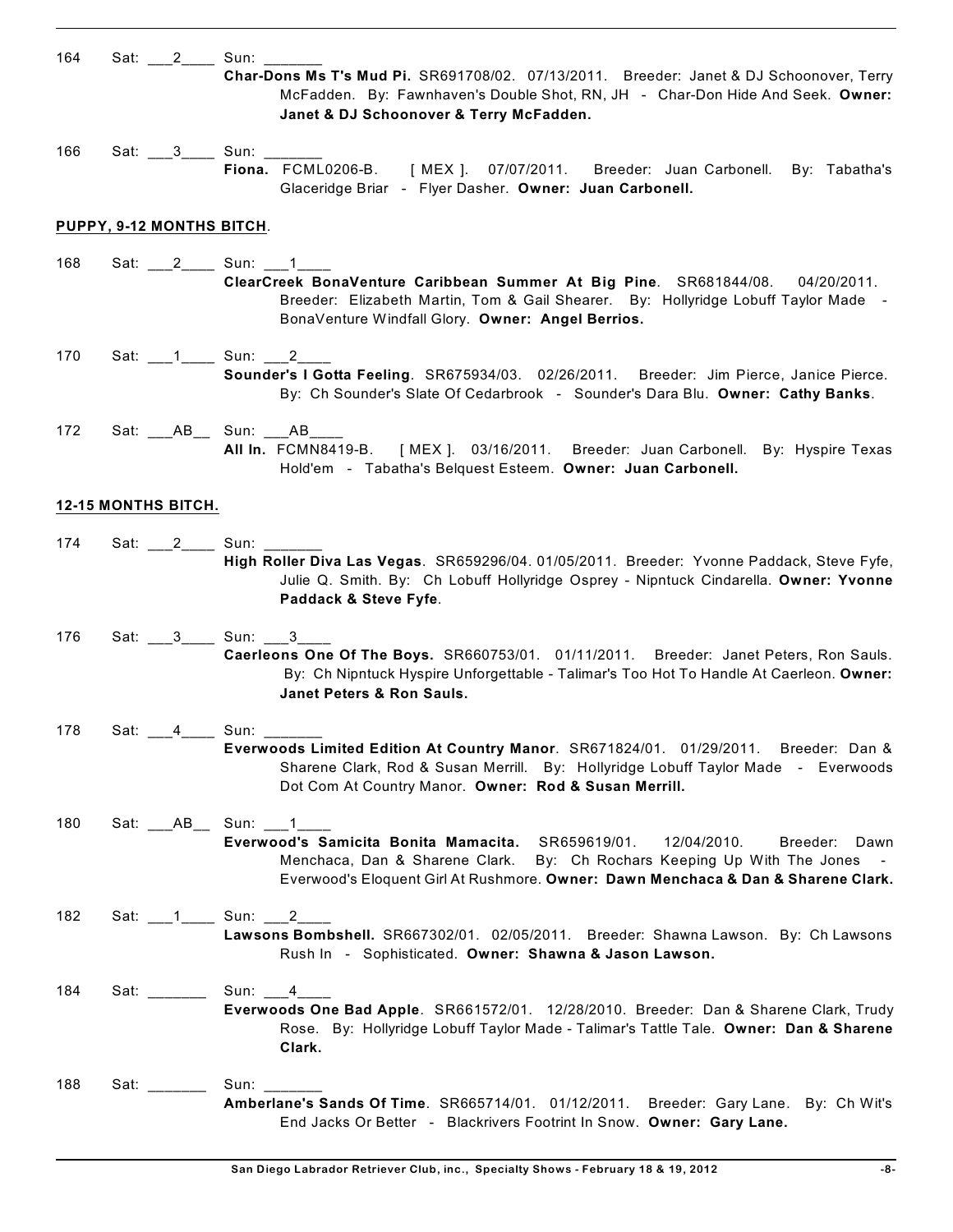## **15-18 MONTHS BITCH.**

| 186                             |                             | Sat: ___AB__ Sun: ___AB____                                                                                                                                                                                                  |
|---------------------------------|-----------------------------|------------------------------------------------------------------------------------------------------------------------------------------------------------------------------------------------------------------------------|
|                                 |                             | Northstars Ripple In Still Water @ Candyview. SR655147/02. 11/16/2010. Breeder: Juan<br>Martinez. By: Ch Sounder's Slate Of Cedarbrook - Ch Jaycourt Attractive Star. Owner:<br>Laura Dickenson & Morgan Dickenson.          |
| 192                             |                             | Sat: 4 _____ Sun: 4                                                                                                                                                                                                          |
|                                 |                             | Saddlehill's Sweet Taste Of Sambuca. SR642260/02. 09/19/2010. Breeder: Susan Eberhardt,<br>Lisa Kates. By: Saddlehill King Of The Mountain - Saddlehill May B Too Much Bristol<br>Cream. Owner: Cathy Pavley.                |
| 194                             |                             |                                                                                                                                                                                                                              |
|                                 |                             | Heartsong Creek Equinox. SR648749/01. 09/22/2010. Breeder: Nancy Tanner, Laura<br>Fletcher. By: Ch Nipntuck Hyspire Unforgettable - Ch Heartsong's A Cappella. Owner:<br>Nancy Tanner & Laura Fletcher.                      |
| 196                             | Sat: ______                 |                                                                                                                                                                                                                              |
|                                 |                             | Autumn Rains Big Red Number One. SR653424/07. 10/22/2010. Breeder: Richard & Virgina<br>Winter. By: Bentwood's Coal Miner - Bentwood's Charlie's Angel. Owner: Richard &<br>Virginia Winter.                                 |
| 198                             | Sat: _______                | Sun: 3                                                                                                                                                                                                                       |
|                                 |                             | Sweetwater's Drama Queen. SR646259/03. 10/02/2010. Breeder: Robin McBain, L. Tracy<br>Paz, Marsha Layhew. By: Ch Elhid's Average Joe - Sweetwater Full Circle. Owner: Robin<br>C. McBain.                                    |
| 200                             | Sat: 2 Sun:                 |                                                                                                                                                                                                                              |
|                                 |                             | Highlonesome's Idaho Rainbow. SR643218/06. 08/25/2010. Breeder: Janete Peterson. By:<br>Jonvaler's And What's The Rush - TrueNorth's HighLonesome WY Girl. Owner: Janette<br>Peterson.                                       |
| 202                             |                             | Sat: 3 _____ Sun: 2____                                                                                                                                                                                                      |
|                                 |                             | Belquest Princess Maya. SR645621/03. 10/10/2010. Breeder: Vicky Kramer.<br>By:<br>Summerline Call Of Duty - Belquest Lovely Lady Lumps. Owner: Juan Carbonell.                                                               |
|                                 | <b>AMATEUR OWNER BITCH.</b> |                                                                                                                                                                                                                              |
|                                 |                             |                                                                                                                                                                                                                              |
| 204                             |                             | Sat: 1 Sun: 1<br>Northstar Highroller Gem. SR655147/03. 11/15/2010.<br>Breeder: Juan Martinez, Bonnie<br>DeMille. By: Ch Sounders Slate Of Cedarbrook - Ch Jayncourt Attractive Star. Owner:<br>Yvonne Paddack & Steve Fyfe. |
| 206                             | Sat: 2                      | Sun: 2                                                                                                                                                                                                                       |
|                                 |                             | Amberlane's Dance With Me. SR621426/01. 05/08/2010. Breeder: Gary Lane. By: H Hyspire<br>Adrenaline Rush - Blackrivers Footprint In Snow. Owner: Gary Lane.                                                                  |
| <b>BRED-BY EXHIBITOR BITCH.</b> |                             |                                                                                                                                                                                                                              |
|                                 |                             |                                                                                                                                                                                                                              |
| 208                             | Sat: 2                      | Sun: 1/BBE<br>Broyhill Hanky Panky. SR628544/02. 05/04/2010. Breeder: Barbara Nowak, Kimberly Nowak.<br>By: Belgairn Troubleson - Ch Ghoststone Wonderful Me. Owner: Barbara Nowak &<br>Kimberly Nowak.                      |
| 210                             |                             | Sun:<br>4                                                                                                                                                                                                                    |
|                                 |                             | Coleriver's Special Request, CD, RN. SR317759/01. 12/20/2005. Breeder: Greg & Denise Coler.<br>By: Ch SureShot HySpire Impressive - Gingerbred Cookie Jar Cash, CD, JH. Owner:<br>Denise Coler & Tania Clark.                |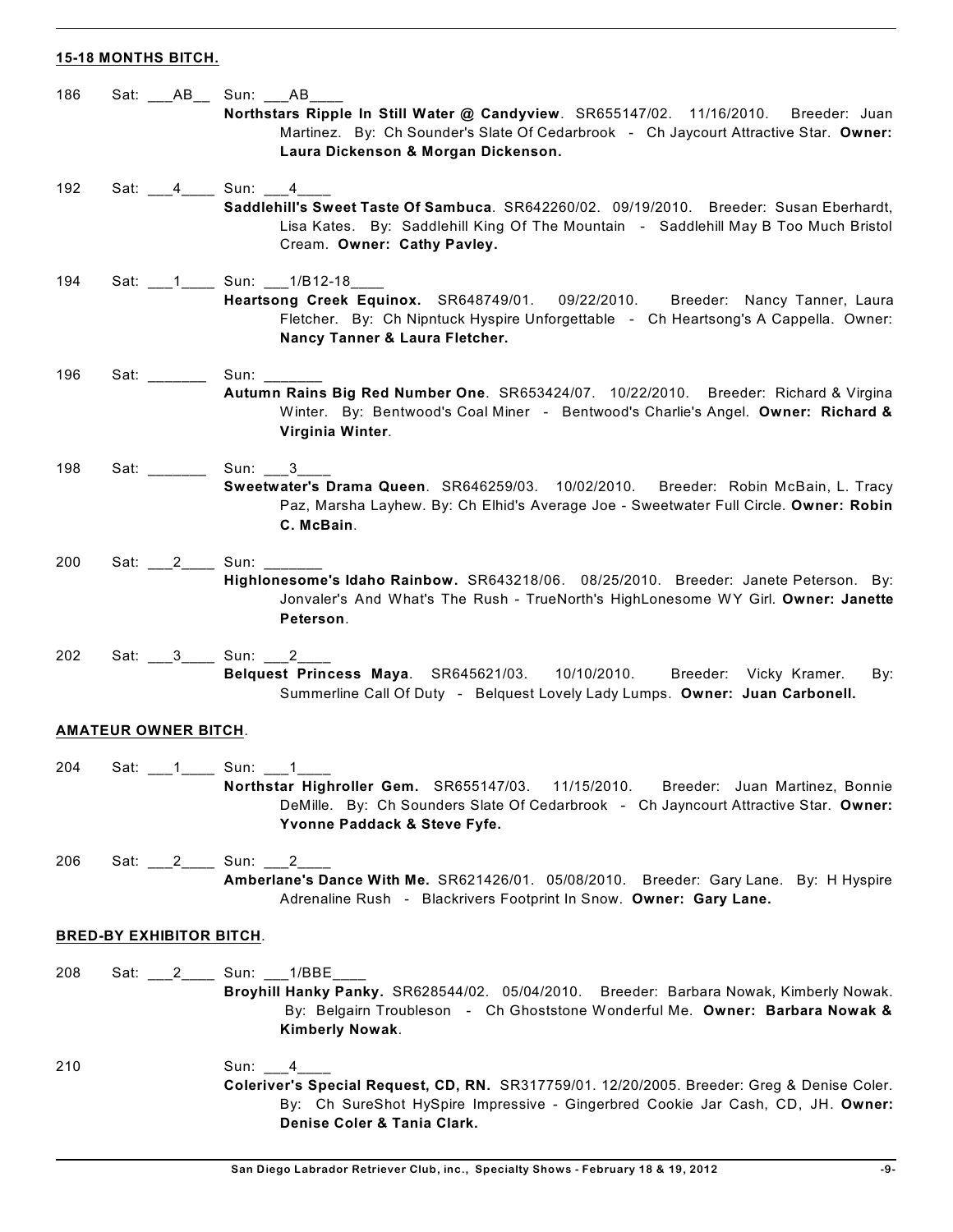| 212 |                                | Sat: 1/BBE Sun: 3                                                                                                                                                                                                                |
|-----|--------------------------------|----------------------------------------------------------------------------------------------------------------------------------------------------------------------------------------------------------------------------------|
|     |                                | Bearpaw's Dancing In Black, JH. SR524880/06. 09/25/2008. Breeder: Susan Mary Malone.<br>By: Ch Beechcroft's Study In Black - Beechcroft Anna's Dance At Bearpaw, JH. Owner:<br><b>Susan Mary Malone.</b>                         |
|     |                                |                                                                                                                                                                                                                                  |
| 214 | Sat: $3_$                      | Wallcroft Windrose Nyckelharpa. SR637128/04. 06/16/2010. Breeder: Nancy Shahan-Wall,<br>Larry Wall, Patricia Collom. By: Ch Winnie's Block Buster, MH - Wallcroft's Datie Dear.<br>Owner: Nancy Shahan-Wall & Larry Wall.        |
| 216 |                                | Sat: 4______ Sun: 2____                                                                                                                                                                                                          |
|     |                                | Drycreeks Cadillac Boogie. SR651457/06. 11/10/2010. Breeder: Laura Fletcher, Ryan<br>Leveque. By: Ch Raintree Slippery When Wet, JH - Pickle Creek Sureshot Mya.<br>Owner: Laura Fletcher.                                       |
| 218 | Sat: ___________ Sun: ________ |                                                                                                                                                                                                                                  |
|     |                                | Ruxlands Icelandic Poppy. SR479619/03. 12/21/2007. Breeder: Jamie D. Rucker. By:<br>Dalwater's Drambuie - Ruxlands Funny Girl Sophie. Owner: L. Diane Butler & Jamie<br><b>D</b> Rucker                                          |
|     | <b>AMERICAN BRED BITCH.</b>    |                                                                                                                                                                                                                                  |
|     |                                |                                                                                                                                                                                                                                  |
| 220 |                                | Nani-Loa's Miss Misbehaven. SR581541/05. 08/19/2009. Breeder: Meg & Skip Newton. By:<br>Wynhill's Special Edition - Nani-Loa's Sentimental Journey. Owner: Kim Jacobson &<br>Jeremiah Mendoza, Meg Newton.                       |
| 222 |                                |                                                                                                                                                                                                                                  |
|     |                                | Janlon Creek's Perpetual Bliss. SR647106/02. 08/22/2010. Breeder: Marilee Rianda, Debbie<br>Morton, Janis Granneman. By: Ch Dickendall Arnold - Janlon's Hearts Afire. Owner:<br>Laura Fletcher & Marilee Rianda, Debbie Morton. |
| 224 |                                | Sat: 3 Sun: 3                                                                                                                                                                                                                    |
|     |                                | Amberlane's Angelia. SR665886/02. 12/17/2010. Breeder: Gary Lane. By: Ch Figero Dafoz<br>Herbu Zadora - Amberlane's Moonlight Serenade. Owner: Gary Lane.                                                                        |
|     | OPEN, BLACK BITCH.             |                                                                                                                                                                                                                                  |
|     |                                |                                                                                                                                                                                                                                  |
| 226 | Sat: 3 Sun: 2                  | Annight Get Your Motor Runnin. SR468138/02. 10/28/2007. Breeder: Brian Rex. By: Ch<br>Hyspire Shahli Hotter Than Blazes - Ch Grasslands Velvet Touch. Owner: Veronica<br>Karr & Nancy Talbott.                                   |
| 228 |                                | Sat: ___AB__ Sun: ___AB____<br>Matilija Loe's Amazeme, SH. SR314159/01. 10/12/2005. Breeder: Elizabeth A. Harward,<br>Ronald Loe. By: Ch Ole, JH - Matilija Loe's Sweet Reality, JH. Owner: Elizabeth<br>Harward.                |
| 230 | Sat: 4 Sun: 3                  | Saddlehill Petite Syrah. SR548799/01. 02/17/2009. Breeder: Susan Eberhardt.<br>By:<br>Saddlehill Just Joey - Mandalay La-De-Dah To Saddlehill. Owner: Lisa Kates & Susan<br>Eberhardt.                                           |
| 232 | Sat: $2$                       | Wallcroft's Black Is The Colour. SR577402/05. 07/07/2009. Breeder: Nancy Shahan-Wall,<br>Larry Wall. By: Ch Mulbury's Logan - Wallcroft's Katie Dear. Owner: Nancy & Larry<br>Wall.                                              |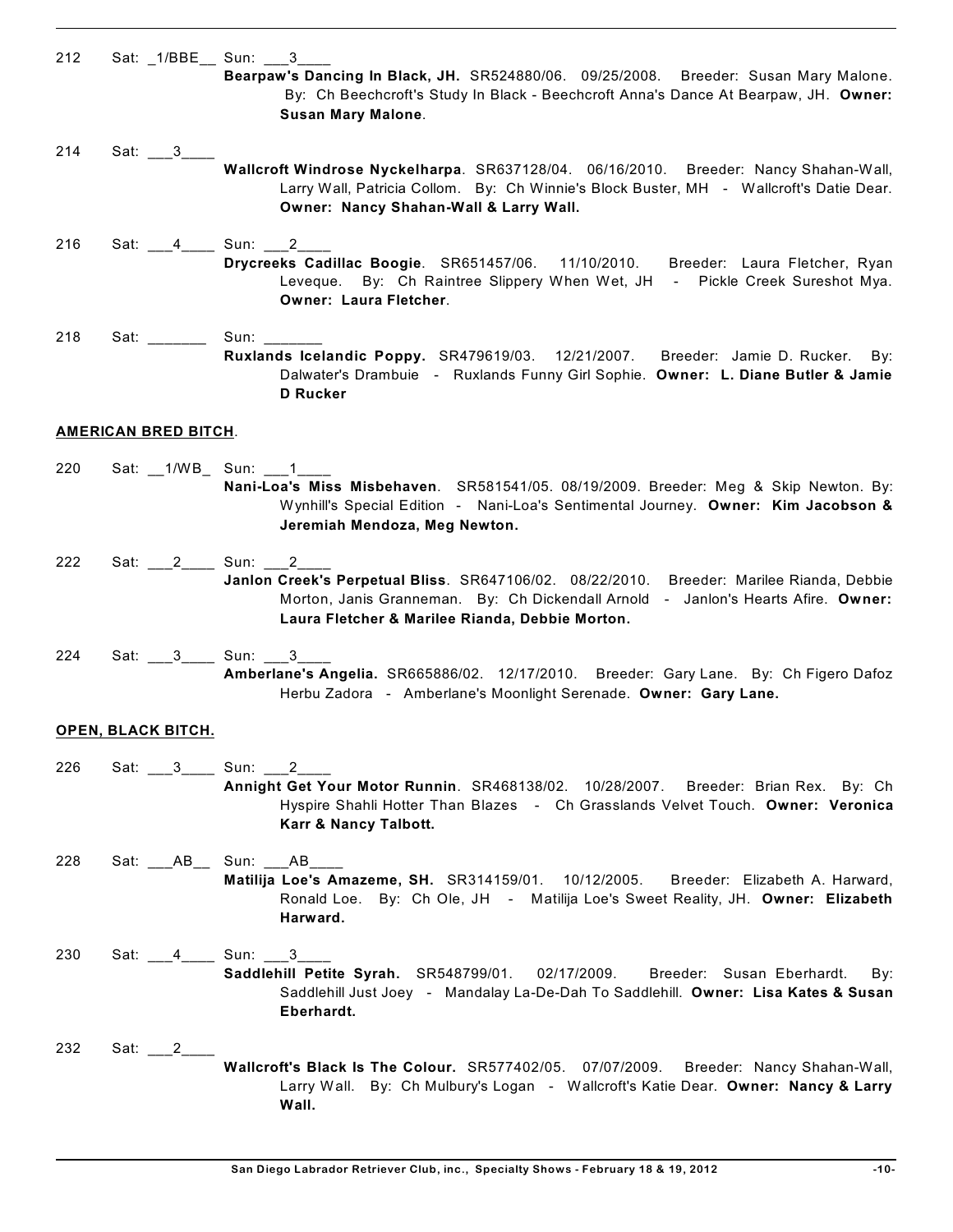| 234 | Sat: _____ AB_____ Sun: _____ AB_ | True North's High Lonesome WY Girl, RN. SR516518/03. 07/27/2008. Breeder: Sharon<br>By: Ch Snowberry Blackthorn Bravissimo -<br>Blackthorn's Gable Girl,<br>Moore.<br>RN, TDX, NAJ. Owner: Janette Peterson.                              |
|-----|-----------------------------------|-------------------------------------------------------------------------------------------------------------------------------------------------------------------------------------------------------------------------------------------|
| 236 |                                   | Preton Nola. FCML2280. [MEX]. 04/11/2010. Breeder: Alexander Chanan. By: Wolf's<br>Hunter Ely Solon - Preton Anita. Owner: Juan Carbonell & Alex Riano.                                                                                   |
|     | <b>OPEN, CHOCOLATE BITCH.</b>     |                                                                                                                                                                                                                                           |
| 240 |                                   | Sat: 2_______ Sun: ____1/WB/JAM_<br>Greenstone's Special Blend. SR613654/02. 03/06/2010. Breeder: Starkey & Stacey Green. By:<br>Tequilabs Amadeus Air - Ch Bournhall's Mocha Latte At Pucketts. Owner: Starkey &<br><b>Stacey Green.</b> |
| 242 | Sat: ___3____ Sun: ___3_          | Snowberry's Coffee Bean. SR481038/01. 01/10/2008. Breeder: Lisa Benecke, Kim Jacobson.<br>By: Baja Weikenlin Moonking - Jessmor's Tiramisu For Two. Owner: Terry McFadden<br>& Janet Schoonover, Lisa Benecke.                            |
| 244 | Sat: 1_______ Sun: 1________2____ | Seifert's Zippity Do Dah. SR629753/01. 05/11/2010. Breeder: Tricia Kauhn, Kevin Seifert.<br>By: Belquest Riverchase Wizard - Kenyas Oh Me On Maya At Seifert's. Owner: Tricia<br>Kauhn & Kevin Seifert. Agent: Dianne Mullikin.           |
|     | <b>OPEN, YELLOW BITCH.</b>        |                                                                                                                                                                                                                                           |
| 246 | Sat: _________ Sun: ____          | Crescendo Straight To The Heart. SR384166/01. 10/31/2006. Breeder: Barbara Lewis,<br>Barbara Nowak. By: Ch Lobuff Bobwhite At Chucklebrook - Crescendo Poetry In Motion.<br>Owner: Barbara Lewis & Barbara Nowak.                         |
| 248 | Sat: ___4_____ Sun: ___1_         | Sheibasann Sweet Molly Malone. SR639442/06. 08/04/2010. Breeder: Sheila Thornburgh.<br>By: Ch Everwoods Sly Dawg - Irish Eyes R Smiling. Owner: Sheila Thornburgh.                                                                        |
| 250 |                                   | Sun: $3_$<br>Oakwest Dayz On Morningside. SR614805/01. 02/27/2010. Breeder: Diane Matsuura, Judy Davis.<br>By: Decoys Palmer - Decoy Oakwest See Breezie Run. Owner: Roger & Rebecca Pike.                                                |
| 252 |                                   | Sun:<br>4<br>Coleriver's She's Got It All. SR412780/01. 03/26/2007. Breeder: Denise & Greg Coler. By: Ch<br>Talimar's Trendsetter - Gingerbred Cookie Jar Cash, CD, JH. Owner: Denise Coler &<br>Tania Clark.                             |
| 254 | $Sat: _ABD_$                      | Sun: ___AB____<br>Springwood's Serenade. SR617358/01. 03/09/2010.<br>Breeder: . By: Ch Springwood's<br>Spencer - Springwood's A Matter Of Fact. Owner: Jillian Springs.                                                                   |
| 256 | Sat: _1/RWB_ Sun: ___2_           | Belgold Time Share. SR559365/05. 03/30/2009. Breeder: Nancy Talbott, Myranda Levenson. By:<br>Ch Stonecreek's Timeless - Ch Belgold Rebound. Owner: Nancy Talbott & Myranda<br>Levenson.                                                  |
| 258 | Sat: $3$                          | Sun:<br>Saddlehill May B Too Much Bristol Cream. SR505657/01. 03/10/2008.<br>Breeder: Susan<br>Eberhardt, Tiffany Brooks. By: Ch Saddlehill Struttin In The Moonlight - Metates's Vita<br>Bella. Owner: Lisa Kates & Susan Eberhardt.     |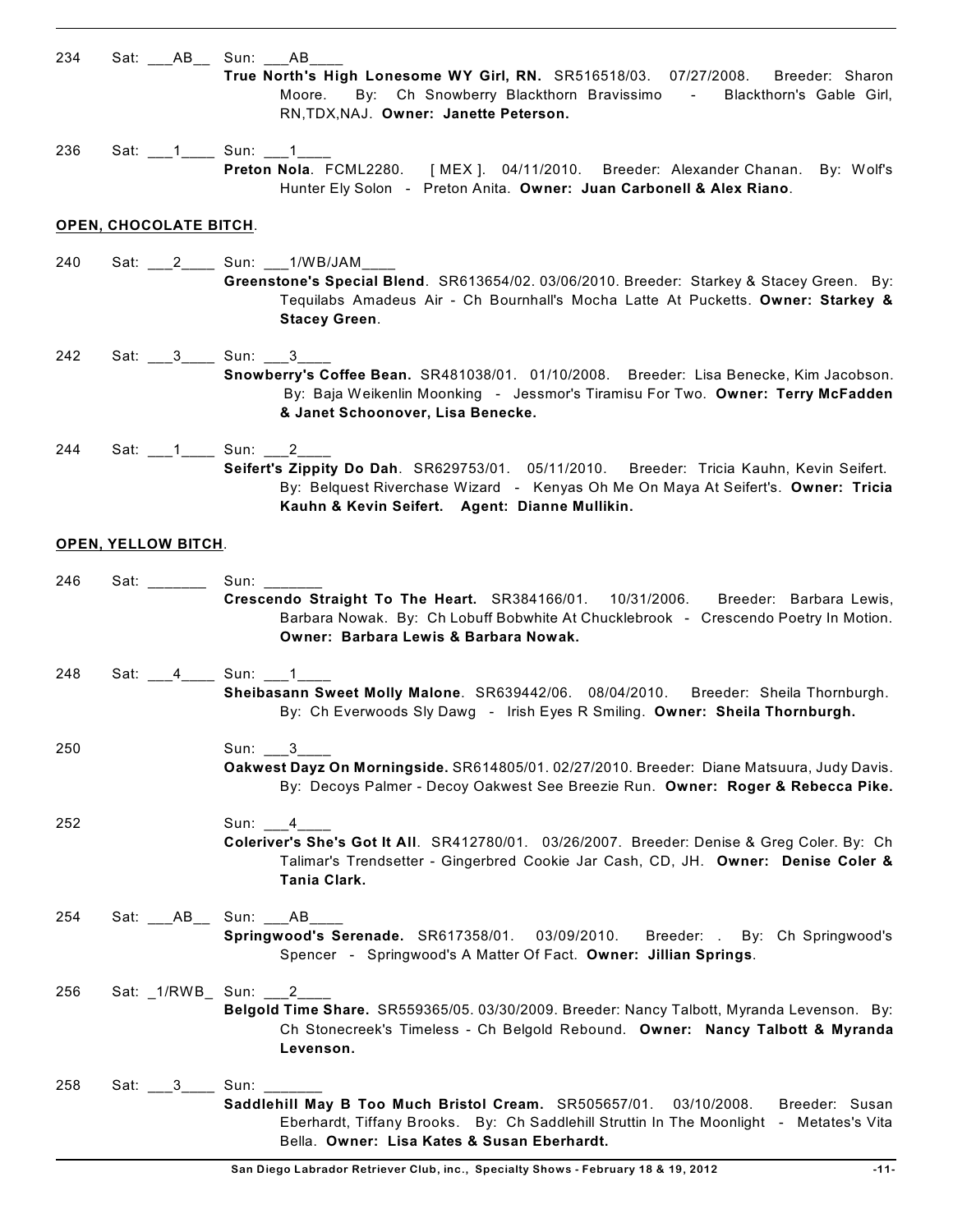| 260 | Sat: AB Sun: AB<br>Ducktales Aria. SR521911/01. 07/14/2008. Breeder: Diane Villa, Jeannine Biddle, Teresa Keller.<br>By: Ch Julsby Hey Good Lookin' - Dai Den's Lyric At Ducktales. Owner: Diane Villa &<br>Laura Dickenson, Teresa Keller. |
|-----|---------------------------------------------------------------------------------------------------------------------------------------------------------------------------------------------------------------------------------------------|
| 262 | Sat: Sun: AB<br>Amberlane's Angelina. SR665886/01. 12/17/2010. Breeder: Gary Lane. By: Ch Figero Dafoz<br>Herbu Zadora - Amberlane's Moonlight Serenade. Owner: Gary Lane.                                                                  |
| 264 | Jonvaler Ducktales And All In. SR495632/04. 11/06/2007. Breeder: Valerie Jones. By: Ch Hyspire<br>Adrenaline Rush - Ch Ducktale's And On And On. Owner: Heather Luis & Diane Villa,<br>Valerie Jones.                                       |

#### **VETERAN, 7+ YRS BITCH.**

266 Sun: \_\_\_2\_\_\_\_ **Gingerbred Cookie Jar Cash, CD, RN, JH.** SR063621/04. 02/24/2003. Breeder: Christine Tye. By: Ch Saddlehill Struttin in the Moonlight - Hennings Mill Gingerbred ATM. **Owner: Denise Coler & Tania Clark.**

268 Sat:  $1/JAM/BV$  Sun: \_\_\_AB\_ **Sher-Mi Imagine It's All About Me.** SR063798/07. 03/13/2003. Breeder: Jo-Anne Jace, S. Anderson. By: Ch Dickendall Davaron Gable - Ch Sher-Mi Imagine A Perfect Ten. **Owner: Jo-Anne Jace**.

270 Sun: \_\_\_1/BV\_\_\_ **Withara's Maygan.** SR064263/01. 06/29/2002. Breeder: Marie Louise Van Haerma-De With. By: Mallorn's Aldebaran - Withara's Valescas Maygan. **Owner: Susan Eberhardt & Robert Besser**.

# **BEST OF BREED.**

| 272 |                          | Sat: SA Sun: JAM<br>Gch Ch JanLon's Tea Party At Picklecreek. SR589687/03. 08/12/2009. Breeder: J.<br>Grannemann, D. Morton, M. Rianda. By: Ch Dickendall Davaron Gable - JanLon's<br>Hearts Afire. Bitch. Owner: Janis Grannamann.                                                   |
|-----|--------------------------|---------------------------------------------------------------------------------------------------------------------------------------------------------------------------------------------------------------------------------------------------------------------------------------|
| 274 |                          | Sat: BOB __ Sun: __BOB ___<br>Gch Ch Clear Creek Bona Venture Windjammer. SR390949/01. 11/07/2006.<br>Breeder:<br>Elizabeth Martin, Tom & Gail Shearer. By: Ch Bona Venture's Clipper - Clear Creek<br>Bona Venture Aspen's Run. Bitch. Owner: Elizabeth Martin & Tom & Gail Shearer. |
| 275 | Sat: __SA___ Sun: ______ | Gch Ch Char-Don Ms T's Rockin' Tyme. SR413146/07. 03/19/2007. Breeder: Janet<br>Schoonover, Terry McFadden. By: Ch Belgairn Pictionary, RN, JH - Char-Don's A Piece<br>Of Time. Dog. Owner: Susan Tsoi & Janet Schoonover, Terry McFadden.                                            |
| 276 | Sat: _______             | Sun:<br>Ch Broyhill Naughty Knickers. SR628544/01. 05/04/2010. Breeder: Barbara Nowak, Kimberly<br>Nowak. By: Belgairn Troubleson - Ch Ghoststone Wonderful Me. Bitch.<br>Owner:<br>Barbara & Kimberly Nowak & Kim Jacobson.                                                          |
| 277 | Sat: __JAM__ Sun: _____  | Ch Saddlehill Late Knight Scramble. SR554527/01. 03/23/2009. Breeder: Susan Eberhardt.<br>By: Ch Shalane's Fly By Knight - Ch Saddlehill Don't Be Late. Dog. Owner: Susan<br>Eberhardt.                                                                                               |